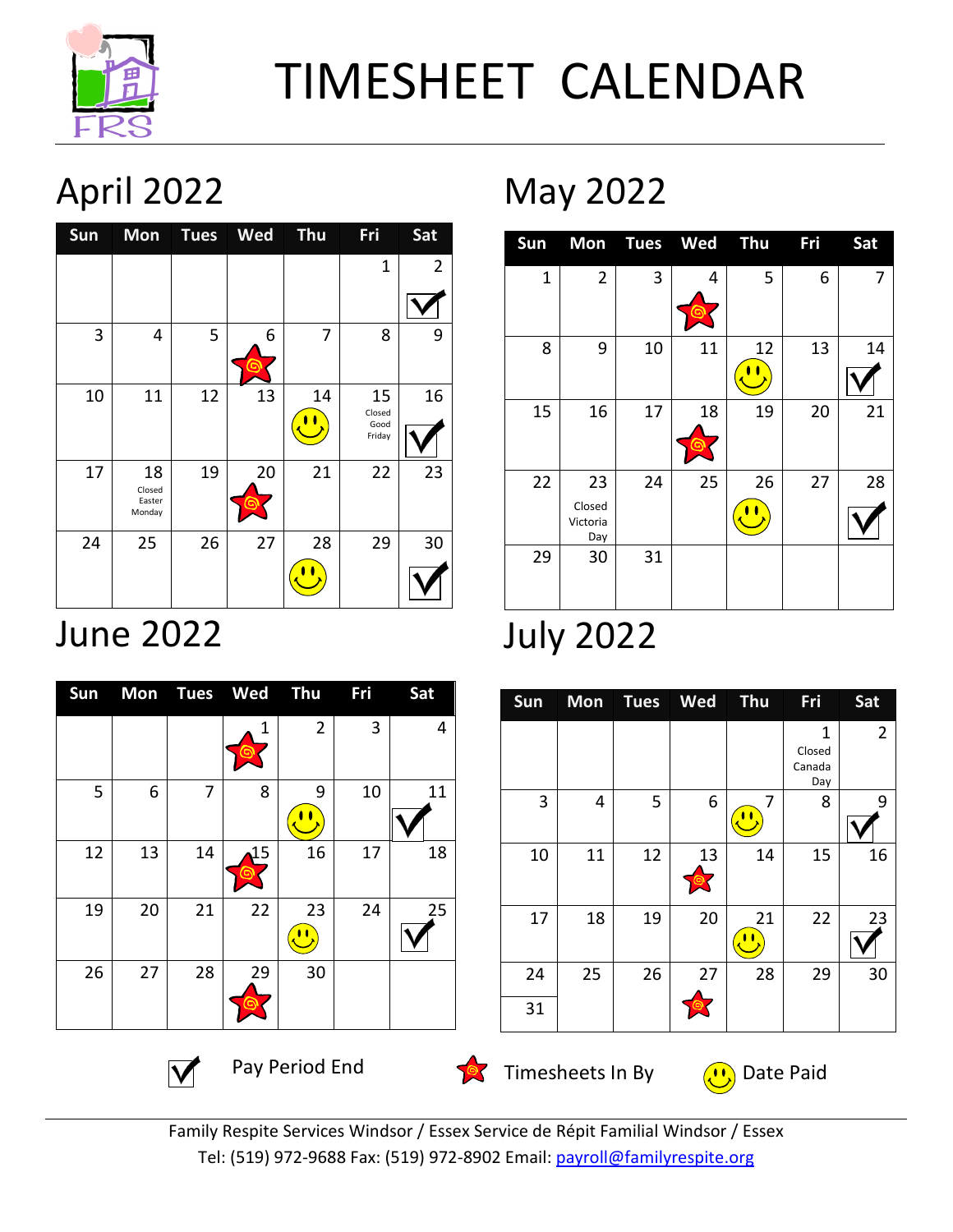

August 2022

| <b>Sun</b> |                                            |                | Mon Tues Wed Thu |    | <b>Fri</b> | Sat |
|------------|--------------------------------------------|----------------|------------------|----|------------|-----|
|            | $\mathbf{1}$<br>Closed<br>Civic<br>Holiday | $\overline{2}$ | 3                | 4  | 5          | 6   |
| 7          | 8                                          | 9              | 10               | 11 | 12         | 13  |
| 14         | 15                                         | 16             | 17               | 18 | 19         | 20  |
| 21         | 22                                         | 23             | 24               | 25 | 26         | 27  |
| 28         | 29                                         | 30             | 31               |    |            |     |

### October 2022

| Sun            | Mon                               | Tues | Wed | Thu | Fri | Sat |
|----------------|-----------------------------------|------|-----|-----|-----|-----|
|                |                                   |      |     |     |     | 1   |
| $\overline{2}$ | 3                                 | 4    | 5   | 6   | 7   | 8   |
| 9              | 10<br>Closed<br>Thanks-<br>giving | 11   | 12  | 13  | 14  | 15  |
| 16             | 17                                | 18   | 19  | 20  | 21  | 22  |
| 23             | 24                                | 25   | 26  | 27  | 28  | 29  |
| 30             | 31                                |      |     |     |     |     |

## September 2022



### November 2022

| Sun |    |    | Mon Tues Wed Thu |    | Fri                                | Sat |
|-----|----|----|------------------|----|------------------------------------|-----|
|     |    | 1  | $\overline{2}$   | 3  | 4                                  | 5   |
| 6   | 7  | 8  | 9                | 10 | 11<br>Closed<br>Remembrance<br>Day | 12  |
| 13  | 14 | 15 | 16               | 17 | 18                                 | 19  |
| 20  | 21 | 22 | 23               | 24 | 25                                 | 26  |
| 27  | 28 | 29 | 30               |    |                                    |     |



 $\overline{V}$  Pay Period End



Timesheets In By  $(1)$  Date Paid

Family Respite Services Windsor / Essex Service de Répit Familial Windsor / Essex Tel: (519) 972-9688 Fax: (519) 972-8902 Email: payroll@familyrespite.org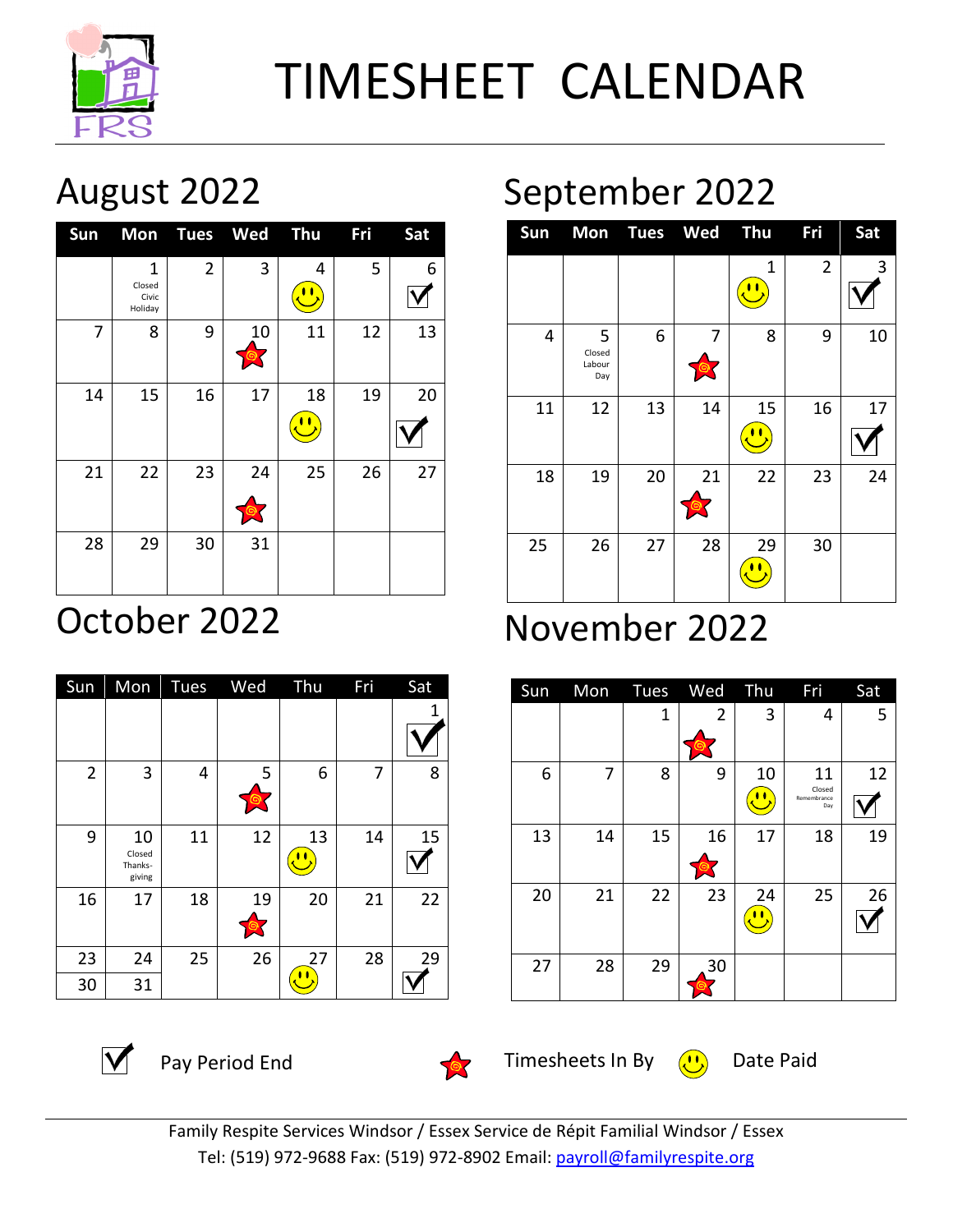

## TIMESHEET CALENDAR

### December 2022

| Sun                    |              | Mon Tues     | Wed Thu                   |              | Fri            | Sat |
|------------------------|--------------|--------------|---------------------------|--------------|----------------|-----|
|                        |              |              |                           | 1            | $\overline{2}$ | 3   |
| 4                      | 5            | 6            | 7                         | 8            | 9              | 10  |
| 11                     | 12           | 13           | 14                        | 15           | 16             | 17  |
| 18                     | 19           | 20           | 21                        | 22           | 23             | 24  |
| 25<br>Christmas<br>Day | 26<br>Closed | 27<br>Closed | 28<br>$\bullet$<br>Closed | 29<br>Closed | 30<br>Closed   | 31  |

### February 2022

| Sun |                               |    | Mon Tues Wed | Thu            | Fri | Sat |
|-----|-------------------------------|----|--------------|----------------|-----|-----|
|     |                               |    | 1            | $\overline{2}$ | 3   | 4   |
| 5   | 6                             | 7  | 8            | 9              | 10  | 11  |
| 12  | 13                            | 14 | 15           | 16             | 17  | 18  |
| 19  | 20<br>Closed<br>Family<br>Day | 21 | 22           | 23             | 24  | 25  |
| 26  | 27                            | 28 |              |                |     |     |

### January 2023

| Sun | Mon            | Tues | Wed | Thu | Fri | Sat |
|-----|----------------|------|-----|-----|-----|-----|
| 1   | $\overline{2}$ | 3    | 4   | 5   | 6   | 7   |
|     | Closed         |      |     | Ľ   |     |     |
| 8   | 9              | 10   | 11  | 12  | 13  | 14  |
| 15  | 16             | 17   | 18  | 19  | 20  | 21  |
| 22  | 23             | 24   | 25  | 26  | 27  | 28  |
| 29  | 30             | 31   |     |     |     |     |

## **ACHRISTMAS WEEK**

Please note: Although the office is closed, our payroll team will be in during the holiday break to process payroll. The office remains closed.

Please submit your timesheets by WEDNESDAY, December 28th. Any late timesheets will be processed in the January 19<sup>th</sup> pay.